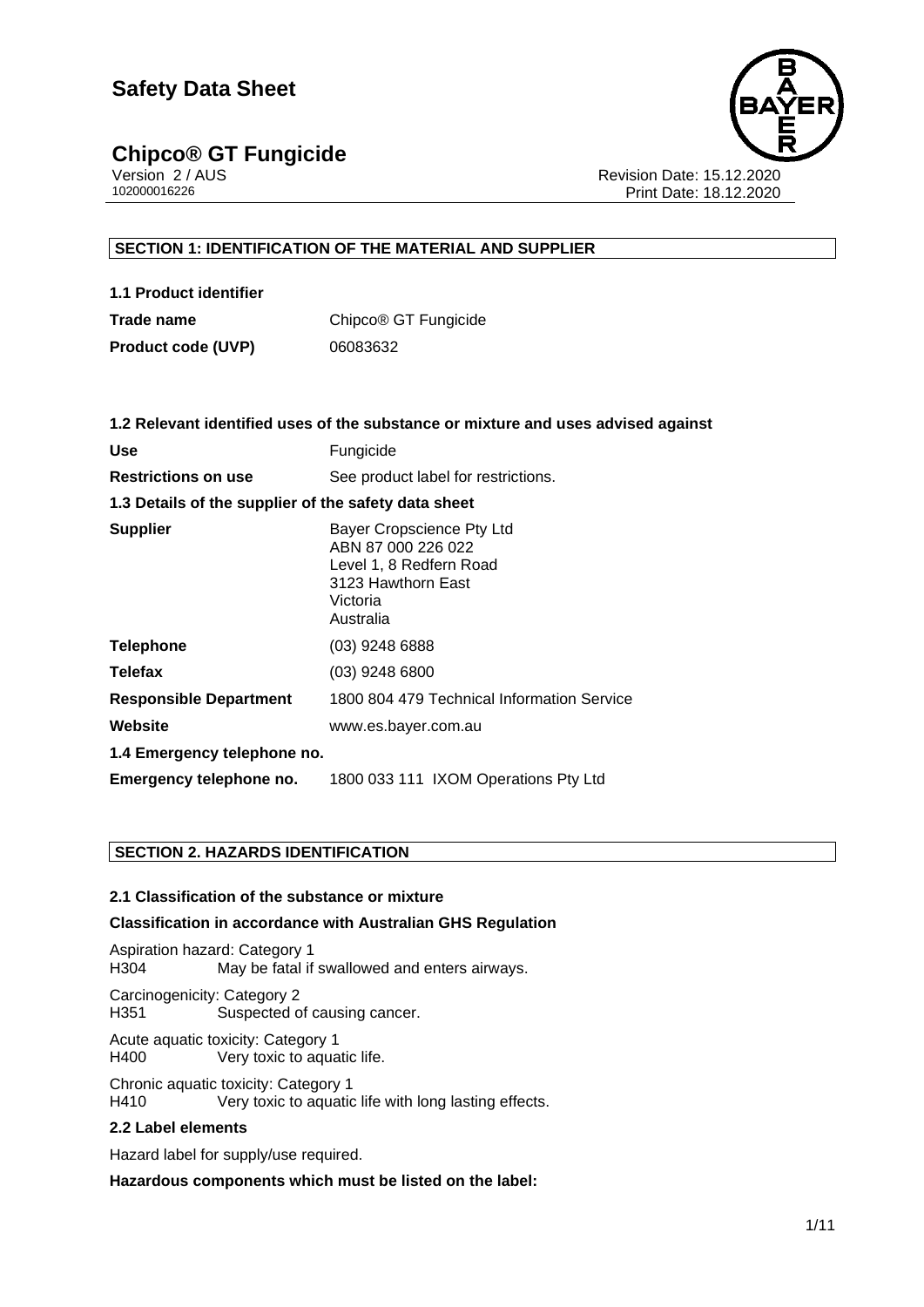# **Chipco® GT Fungicide**<br>Version 2/AUS





Version 2 / AUS Revision Date: 15.12.2020 Print Date: 18.12.2020

### **Iprodione**

• Distillates (petroleum), solvent-refined light paraffinic

## **Signal word:** Danger

# **Hazard statements**

| <b>Precautionary statements</b> |                                                       |  |
|---------------------------------|-------------------------------------------------------|--|
| H410                            | Very toxic to aquatic life with long lasting effects. |  |
| H400                            | Very toxic to aquatic life.                           |  |
| H351                            | Suspected of causing cancer.                          |  |
| H304                            | May be fatal if swallowed and enters airways.         |  |

| P <sub>201</sub> | Obtain special instructions before use.                                       |
|------------------|-------------------------------------------------------------------------------|
| P <sub>202</sub> | Do not handle until all safety precautions have been read and understood.     |
| P <sub>280</sub> | Wear protective gloves/ protective clothing/ eye protection/ face protection. |
| $P301 + P310$    | IF SWALLOWED: Immediately call a POISON CENTER/doctor/ physician.             |
| $P308 + P313$    | IF exposed or concerned: Get medical advice/attention.                        |
| P331             | Do NOT induce vomiting.                                                       |
| P405             | Store locked up.                                                              |
| P <sub>501</sub> | Dispose of contents/container in accordance with local regulation.            |
|                  |                                                                               |

#### **2.3 Other hazards**

No other hazards known.

## **SECTION 3. COMPOSITION/INFORMATION ON INGREDIENTS**

# **Chemical nature**

Iprodione 240 g/L, Liquid Hydrocarbons 333 g/L Suspension concentrate (=flowable concentrate)(SC)

| Chemical name                                                | CAS-No.       | Concentration [%]           |
|--------------------------------------------------------------|---------------|-----------------------------|
| <i>Iprodione</i>                                             | 36734-19-7    | 23.30                       |
| 1,2-Propanediol                                              | $57 - 55 - 6$ | $\ge$ = 1.00 - $\le$ = 5.00 |
| Distillates (petroleum), solvent-refined light<br>paraffinic | 64741-89-5    | $\ge$ 25.00 - $\le$ 35.00   |
| 1,2-Benzisothiazol-3(2H)-one                                 | 2634-33-5     | $\leq 0.05$                 |
| Other ingredients (non-hazardous) to 100%                    |               |                             |

## **SECTION 4. FIRST AID MEASURES**

**If poisoning occurs, immediately contact a doctor or Poisons Information Centre (telephone 13 11 26), and follow the advice given. Show this Safety Data Sheet to the doctor.**

## **4.1 Description of first aid measures**

**General advice** When possible, have the product container or label with you when calling a poison control center or doctor or going for treatment.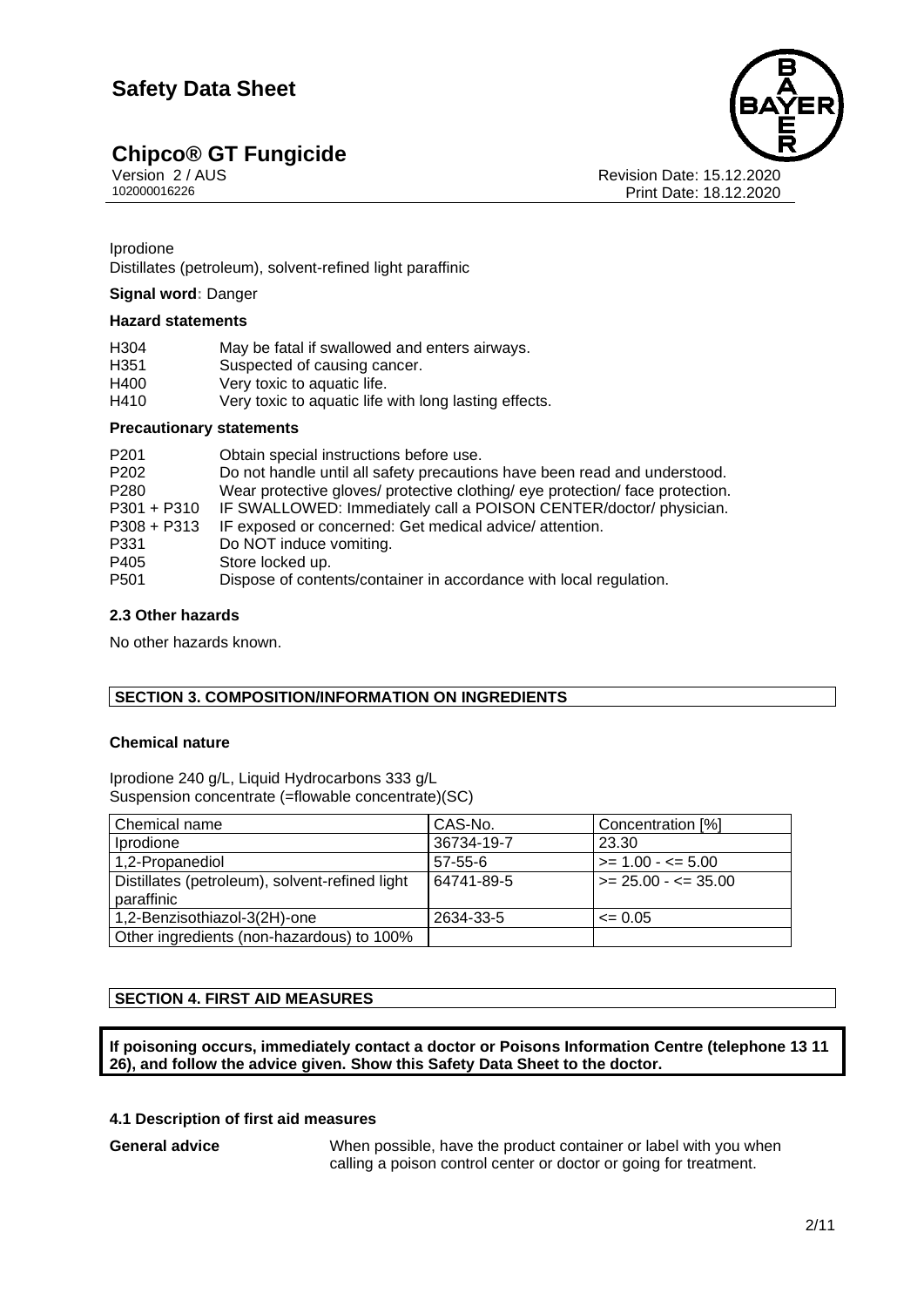# **Chipco® GT Fungicide 2011**



Version 2 / AUS Revision Date: 15.12.2020 102000016226 Print Date: 18.12.2020

| <b>Inhalation</b>                                                              | Move to fresh air. In case of respiratory arrest induce breathing with a<br>respiratory device. Seek medical advice. Call a physician or poison<br>control center immediately.                                                                                                                            |  |
|--------------------------------------------------------------------------------|-----------------------------------------------------------------------------------------------------------------------------------------------------------------------------------------------------------------------------------------------------------------------------------------------------------|--|
| <b>Skin contact</b>                                                            | Wash off thoroughly with plenty of soap and water, if available with<br>polyethyleneglycol 400, subsequently rinse with water. If symptoms<br>persist, call a physician.                                                                                                                                  |  |
| Eye contact                                                                    | Rinse immediately with plenty of water, also under the eyelids, for at<br>least 15 minutes. Remove contact lenses, if present, after the first 5<br>minutes, then continue rinsing eye. Get medical attention if irritation<br>develops and persists.                                                     |  |
| Ingestion                                                                      | Call a physician or poison control center immediately. Rinse out mouth<br>and give water in small sips to drink. DO NOT induce vomiting unless<br>directed to do so by a physician or poison control center. Never give<br>anything by mouth to an unconscious person. Do not leave victim<br>unattended. |  |
| 4.2 Most important symptoms and effects, both acute and delayed                |                                                                                                                                                                                                                                                                                                           |  |
| <b>Symptoms</b>                                                                | To date no symptoms are known.                                                                                                                                                                                                                                                                            |  |
| 4.3 Indication of any immediate medical attention and special treatment needed |                                                                                                                                                                                                                                                                                                           |  |
| <b>Risks</b>                                                                   | Contains hydrocarbon solvents. May pose an aspiration pneumonia<br>hazard.                                                                                                                                                                                                                                |  |
| <b>Treatment</b>                                                               | Appropriate supportive and symptomatic treatment as indicated by the<br>patient's condition is recommended. There is no specific antidote.                                                                                                                                                                |  |

# **SECTION 5. FIRE FIGHTING MEASURES**

# **5.1 Extinguishing media**

| <b>Suitable</b><br><b>Unsuitable</b>                            | Carbon dioxide (CO2), Dry chemical, Foam, Water spray<br>None known.                                                                                                                                                                                                                                                                                                                         |
|-----------------------------------------------------------------|----------------------------------------------------------------------------------------------------------------------------------------------------------------------------------------------------------------------------------------------------------------------------------------------------------------------------------------------------------------------------------------------|
| 5.2 Special hazards arising<br>from the substance or<br>mixture | Dangerous gases are evolved in the event of a fire.                                                                                                                                                                                                                                                                                                                                          |
| 5.3 Advice for firefighters                                     |                                                                                                                                                                                                                                                                                                                                                                                              |
| <b>Special protective</b><br>equipment for firefighters         | In the event of fire and/or explosion do not breathe fumes. In the event<br>of fire, wear self-contained breathing apparatus.                                                                                                                                                                                                                                                                |
| <b>Further information</b>                                      | Avoid contact with spilled product or contaminated surfaces. Keep out<br>of smoke. Do not allow run-off from fire fighting to enter drains or water<br>courses. Remove product from areas of fire, or otherwise cool<br>containers with water in order to avoid pressure being built up due to<br>heat. Whenever possible, contain fire-fighting water by diking area with<br>sand or earth. |
| <b>Hazchem Code</b>                                             | $\cdot$ 3Z                                                                                                                                                                                                                                                                                                                                                                                   |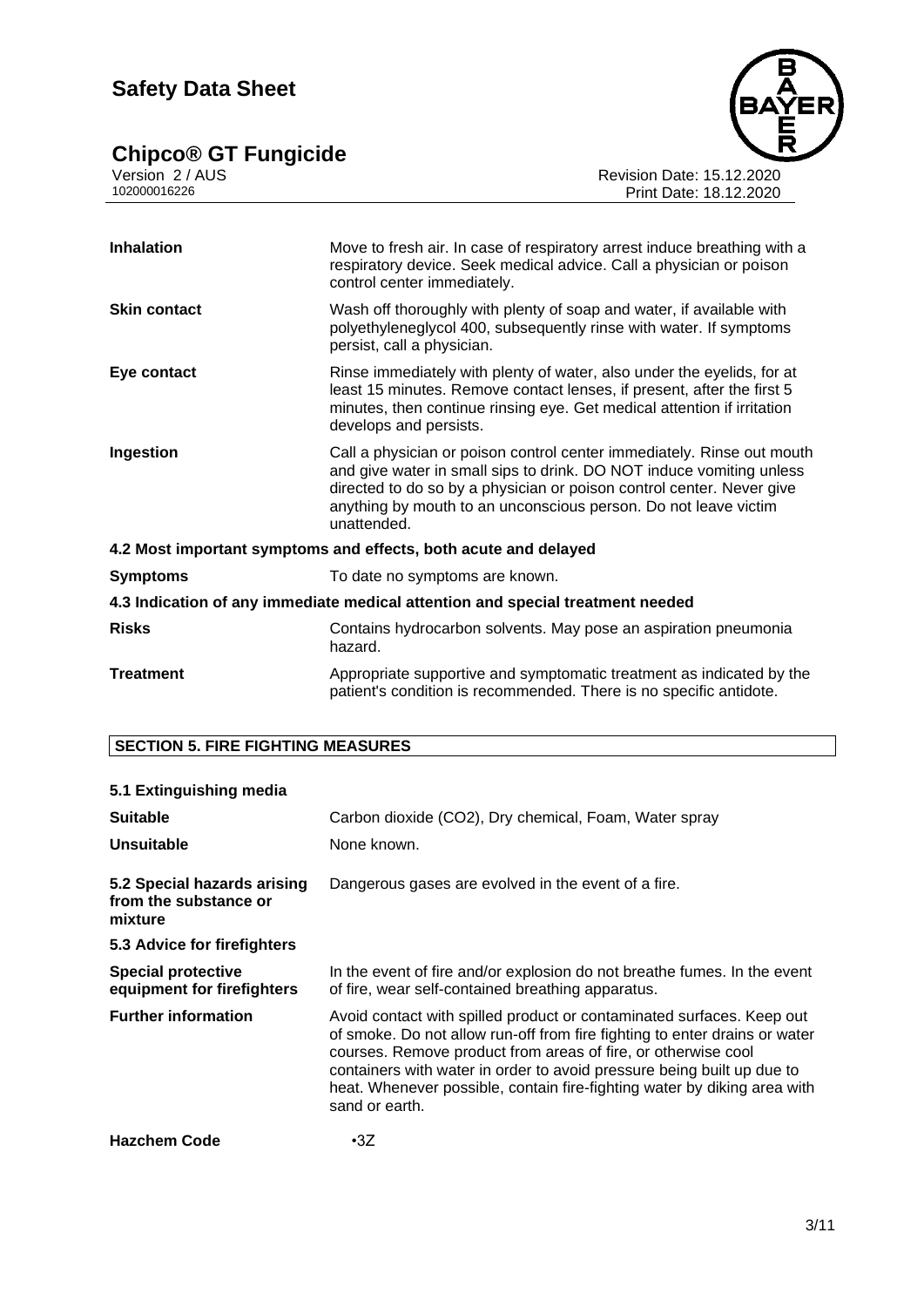**Chipco® GT Fungicide**<br>Version 2/AUS



Version 2 / AUS Revision Date: 15.12.2020 Print Date: 18.12.2020

# **SECTION 6. ACCIDENTAL RELEASE MEASURES**

| 6.1 Personal precautions, protective equipment and emergency procedures |                                                                                                                                                                                                                                                                                                                                                                    |  |  |
|-------------------------------------------------------------------------|--------------------------------------------------------------------------------------------------------------------------------------------------------------------------------------------------------------------------------------------------------------------------------------------------------------------------------------------------------------------|--|--|
| <b>Precautions</b>                                                      | Keep unauthorized people away. Isolate hazard area. Avoid contact<br>with spilled product or contaminated surfaces.                                                                                                                                                                                                                                                |  |  |
| <b>6.2 Environmental</b><br>precautions                                 | Do not apply directly to water, to areas where surface water is present<br>or to intertidal areas below the mean high water mark. Drift and runoff<br>from treated areas may be hazardous to aquatic organisms in<br>adjacent sites. Do not contaminate surface or ground water by<br>cleaning equipment or disposal of wastes, including equipment wash<br>water. |  |  |
| 6.3 Methods and materials for containment and cleaning up               |                                                                                                                                                                                                                                                                                                                                                                    |  |  |
| <b>Methods for cleaning up</b>                                          | Soak up with inert absorbent material (e.g. sand, silica gel, acid<br>binder, universal binder, sawdust). Collect and transfer the product<br>into a properly labelled and tightly closed container. Clean<br>contaminated floors and objects thoroughly, observing environmental<br>regulations.                                                                  |  |  |
| <b>Additional advice</b>                                                | Use personal protective equipment. If the product is accidentally<br>spilled, do not allow to enter soil, waterways or waste water canal.                                                                                                                                                                                                                          |  |  |
|                                                                         | Check also for any local site procedures.                                                                                                                                                                                                                                                                                                                          |  |  |
| 6.4 Reference to other<br>sections                                      | Information regarding safe handling, see section 7.<br>Information regarding personal protective equipment, see section 8.<br>Information regarding waste disposal, see section 13.                                                                                                                                                                                |  |  |

# **SECTION 7. HANDLING AND STORAGE**

## **7.1 Precautions for safe handling**

**Advice on safe handling** Handle and open container in a manner as to prevent spillage. Use only in area provided with appropriate exhaust ventilation. **Hygiene measures** Wash hands thoroughly with soap and water after handling and before eating, drinking, chewing gum, using tobacco, using the toilet or applying cosmetics. After each day's use, wash gloves, face shield or goggles and contaminated clothing. Remove Personal Protective Equipment (PPE) immediately after handling this product. Remove soiled clothing immediately and clean thoroughly before using again. Wash thoroughly and put on clean clothing.

## **7.2 Conditions for safe storage, including any incompatibilities**

| <b>Requirements for storage</b><br>areas and containers | Store in a cool, dry place and in such a manner as to prevent cross<br>contamination with other crop protection products, fertilizers, food, and<br>feed. Store in original container and out of the reach of children,<br>preferably in a locked storage area.                                        |
|---------------------------------------------------------|--------------------------------------------------------------------------------------------------------------------------------------------------------------------------------------------------------------------------------------------------------------------------------------------------------|
|                                                         | A distribution of consideration of the contract of $\mathcal{L}_1$ and $\mathcal{L}_2$ and $\mathcal{L}_3$ and $\mathcal{L}_4$ and $\mathcal{L}_5$ and $\mathcal{L}_6$ and $\mathcal{L}_7$ and $\mathcal{L}_8$ and $\mathcal{L}_7$ and $\mathcal{L}_8$ and $\mathcal{L}_9$ and $\mathcal{L}_9$ and $\$ |

|  |  | Advice on common storage Keep away from food, drink and animal feedingstuffs. |
|--|--|-------------------------------------------------------------------------------|
|--|--|-------------------------------------------------------------------------------|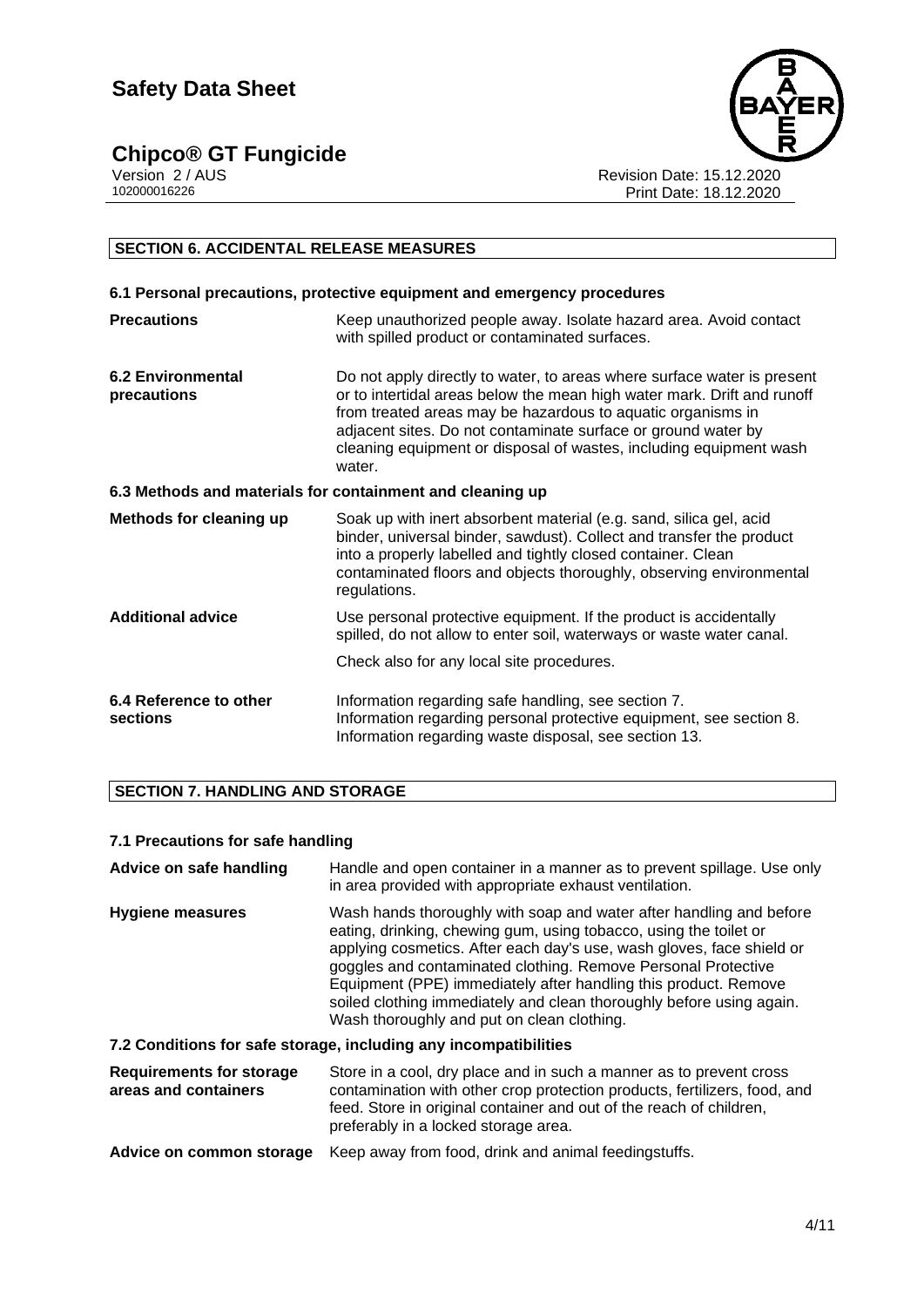# **Chipco® GT Fungicide the system of the system of the system of the system of the system of the system of the system of the system of the system of the system of the system of the system of the system of the system of the**



Version 2 / AUS Revision Date: 15.12.2020 102000016226 Print Date: 18.12.2020

# **SECTION 8. EXPOSURE CONTROLS / PERSONAL PROTECTION**

### **8.1 Control parameters**

| <b>Components</b>                                               | CAS-No.       | <b>Control parameters</b>   | <b>Update</b> | <b>Basis</b>   |
|-----------------------------------------------------------------|---------------|-----------------------------|---------------|----------------|
| 1,2-Propanediol                                                 | $57 - 55 - 6$ | 474 mg/m3/150 ppm<br>(TWA)  | 12 2011       | <b>AU NOEL</b> |
| (Total vapour and<br>particulates.)                             |               |                             |               |                |
| 1,2-Propanediol                                                 | $57 - 55 - 6$ | $10$ mg/m $3$<br>(TWA)      | 12 2011       | AU NOEL        |
| (Particulate.)                                                  |               |                             |               |                |
| Distillates (petroleum),<br>solvent-refined light<br>paraffinic | 64741-89-5    | $5 \text{ mg/m}$ 3<br>(TWA) | 12 2011       | AU NOEL        |

## **8.2 Exposure controls**

| <b>Respiratory protection</b>      | Respiratory protection is not required under anticipated<br>circumstances of exposure.<br>Respiratory protection should only be used to control residual risk of<br>short duration activities, when all reasonably practicable steps have<br>been taken to reduce exposure at source e.g. containment and/or<br>local extract ventilation. Always follow respirator manufacturer's<br>instructions regarding wearing and maintenance. |
|------------------------------------|---------------------------------------------------------------------------------------------------------------------------------------------------------------------------------------------------------------------------------------------------------------------------------------------------------------------------------------------------------------------------------------------------------------------------------------|
| <b>Hand protection</b>             | Chemical resistant nitrile rubber gloves                                                                                                                                                                                                                                                                                                                                                                                              |
| Eye protection                     | Chemical resistant goggles must be worn.                                                                                                                                                                                                                                                                                                                                                                                              |
| Skin and body protection           | Wear long-sleeved shirt and long pants and shoes plus socks.                                                                                                                                                                                                                                                                                                                                                                          |
| <b>General protective measures</b> | In normal use and handling conditions please refer to the label<br>and/or leaflet. In all other cases the following recommendations<br>would apply.                                                                                                                                                                                                                                                                                   |
| <b>Engineering Controls</b>        |                                                                                                                                                                                                                                                                                                                                                                                                                                       |
| Advice on safe handling            | Handle and open container in a manner as to prevent spillage. Use only<br>in area provided with appropriate exhaust ventilation.                                                                                                                                                                                                                                                                                                      |

# **SECTION 9. PHYSICAL AND CHEMICAL PROPERTIES**

## **9.1 Information on basic physical and chemical properties**

| Form                       | suspension                |
|----------------------------|---------------------------|
| Colour                     | white to light beige      |
| Odour                      | aromatic                  |
| <b>Odour Threshold</b>     | No data available         |
| рH                         | 6.0 - 6.5 (100 %) (23 °C) |
| <b>Melting point/range</b> | No data available         |
| <b>Boiling Point</b>       |                           |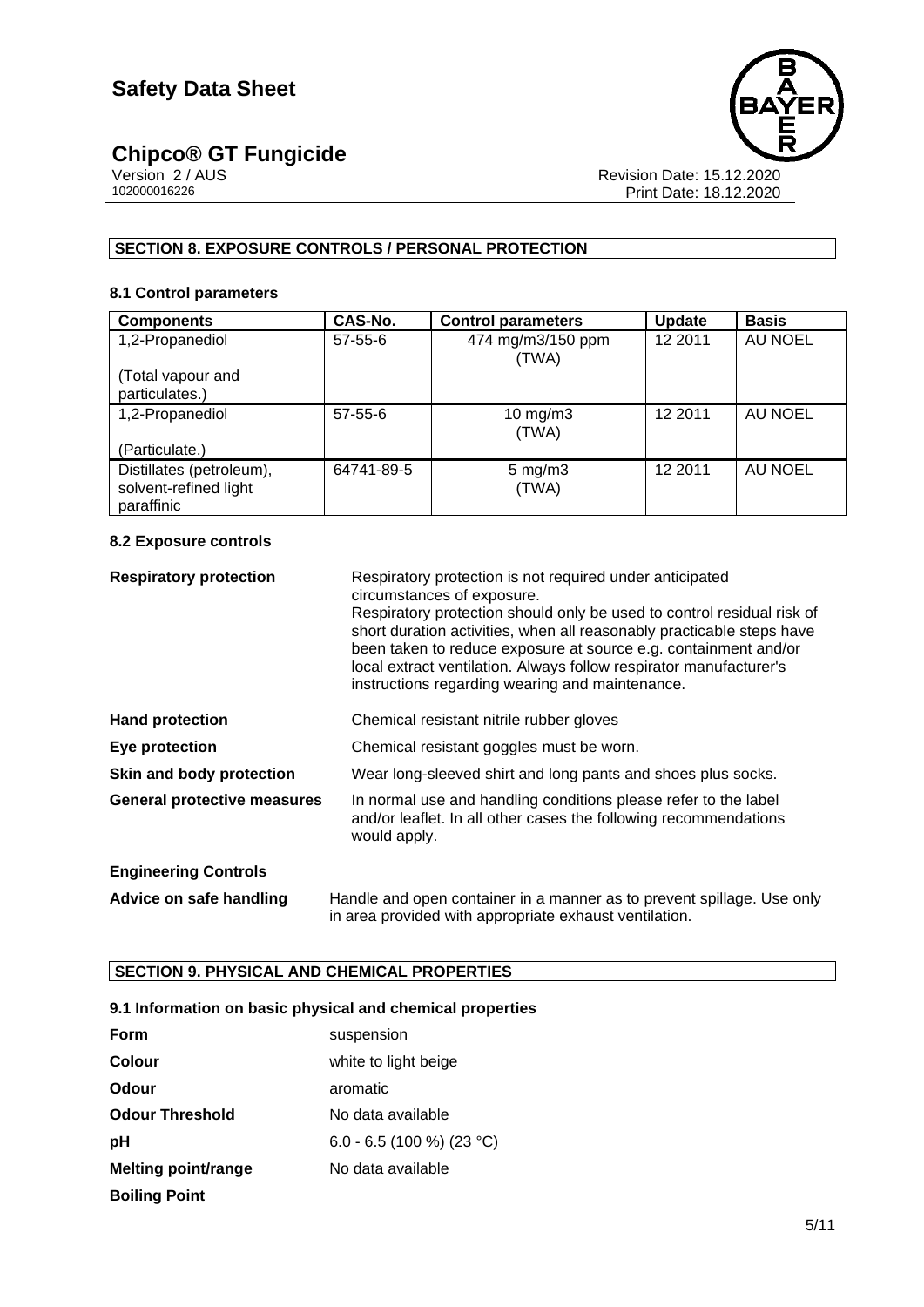# **Chipco® GT Fungicide the contract of the contract of the contract of the contract of the contract of the contract of the contract of the contract of the contract of the contract of the contract of the contract of the cont**



Version 2 / AUS Revision Date: 15.12.2020 102000016226 Print Date: 18.12.2020

|                                                          | No data available                                            |
|----------------------------------------------------------|--------------------------------------------------------------|
| <b>Flash point</b>                                       | $>93.3$ °C                                                   |
| <b>Flammability</b>                                      | No data available                                            |
| <b>Auto-ignition temperature</b>                         | No data available                                            |
| <b>Minimum ignition energy</b>                           | No data available                                            |
| Self-accelarating<br>decomposition temperature<br>(SADT) | No data available                                            |
| <b>Upper explosion limit</b>                             | 12 %(V)                                                      |
| <b>Lower explosion limit</b>                             | 2.6 %(V)                                                     |
| <b>Dust explosion class</b>                              | Not applicable.                                              |
| <b>Vapour pressure</b>                                   | No data available                                            |
| <b>Evaporation rate</b>                                  | Not applicable                                               |
| <b>Relative vapour density</b>                           | No data available                                            |
| <b>Relative density</b>                                  | No data available                                            |
| <b>Density</b>                                           | ca. 1.03 g/cm <sup>3</sup> (20 °C)                           |
| <b>Water solubility</b>                                  | dispersible                                                  |
| Partition coefficient: n-<br>octanol/water               | No data available                                            |
| Viscosity, dynamic                                       | 1,000 - 1,500 cps (20 °C)                                    |
| <b>Viscosity, kinematic</b>                              | No data available                                            |
| <b>Oxidizing properties</b>                              | No data available                                            |
| <b>Explosivity</b>                                       | No data available                                            |
| 9.2 Other information                                    | Further safety related physical-chemical data are not known. |

# **SECTION 10. STABILITY AND REACTIVITY**

#### **10.1 Reactivity Thermal decomposition** Stable under normal conditions. **10.2 Chemical stability** Stable under recommended storage conditions. **10.3 Possibility of hazardous reactions** No hazardous reactions when stored and handled according to prescribed instructions.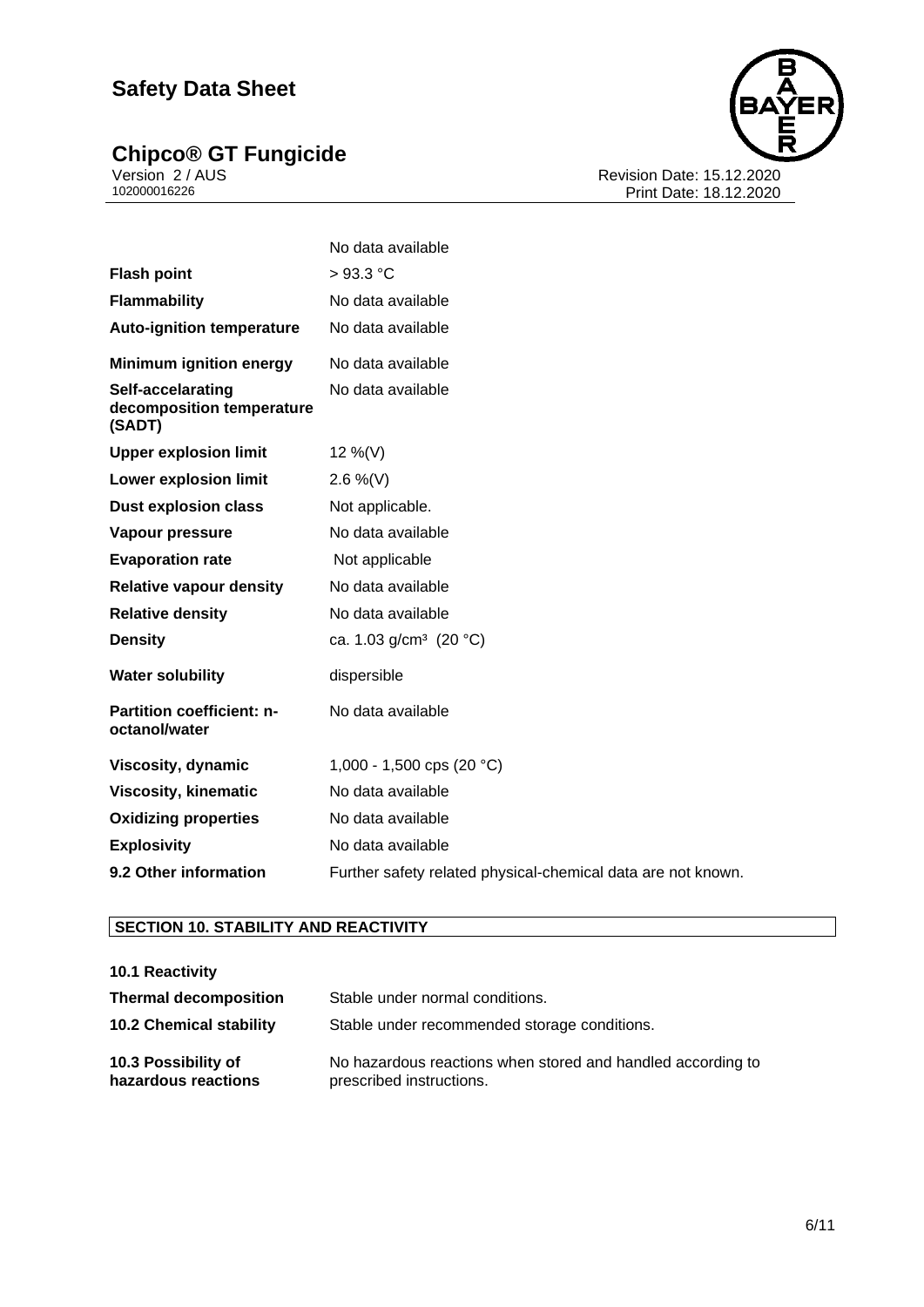# **Chipco® GT Fungicide**



Version 2 / AUS Revision Date: 15.12.2020 Print Date: 18.12.2020

| 10.4 Conditions to avoid                        | Elevated temperatures<br>Heat, flames and sparks.                                            |
|-------------------------------------------------|----------------------------------------------------------------------------------------------|
| 10.5 Incompatible materials                     | Strong acids, Strong bases, Strong oxidizing agents<br>Store only in the original container. |
| <b>10.6 Hazardous</b><br>decomposition products | No decomposition products expected under normal conditions of use.                           |

## **SECTION 11. TOXICOLOGICAL INFORMATION**

#### **11.1 Information on toxicological effects**

| <b>Acute oral toxicity</b>                  | LD50 (Rat) 4,619 mg/kg                                                                                                                         |
|---------------------------------------------|------------------------------------------------------------------------------------------------------------------------------------------------|
| <b>Acute inhalation toxicity</b>            | $LC50$ (Rat) $> 0.8$ mg/l<br>Exposure time: 4 h<br>Determined in the form of liquid aerosol.<br>Highest attainable concentration.<br>No deaths |
|                                             | $LC50$ (Rat) $> 3.2$ mg/l<br>Exposure time: 1 h<br>Determined in the form of liquid aerosol.<br>Extrapolated from the 4 hr LC50.               |
| <b>Acute dermal toxicity</b>                | $LD50$ (Rat) > 2,000 mg/kg                                                                                                                     |
| <b>Skin corrosion/irritation</b>            | slight irritation (Rabbit)                                                                                                                     |
| Serious eye damage/eye<br>irritation        | Minimally irritating. (Rabbit)                                                                                                                 |
| <b>Respiratory or skin</b><br>sensitisation | Skin: Non-sensitizing. (Guinea pig)                                                                                                            |

#### **Assessment mutagenicity**

Iprodione was not mutagenic or genotoxic based on the overall weight of evidence in a battery of in vitro and in vivo tests.

#### **Assessment carcinogenicity**

Iprodione caused at high dose levels an increased incidence of tumours in the following organ(s): Liver, Testes. The mechanism that triggers tumours in rodents and the type of tumours observed are not relevant to humans.

#### **Assessment toxicity to reproduction**

Iprodione did not cause reproductive toxicity in a two-generation study in rats.

#### **Assessment developmental toxicity**

Iprodione caused developmental toxicity only at dose levels toxic to the dams. The developmental effects seen with Iprodione are related to maternal toxicity.

#### **Assessment STOT Specific target organ toxicity – single exposure**

Iprodione: Based on available data, the classification criteria are not met.

**Assessment STOT Specific target organ toxicity – repeated exposure**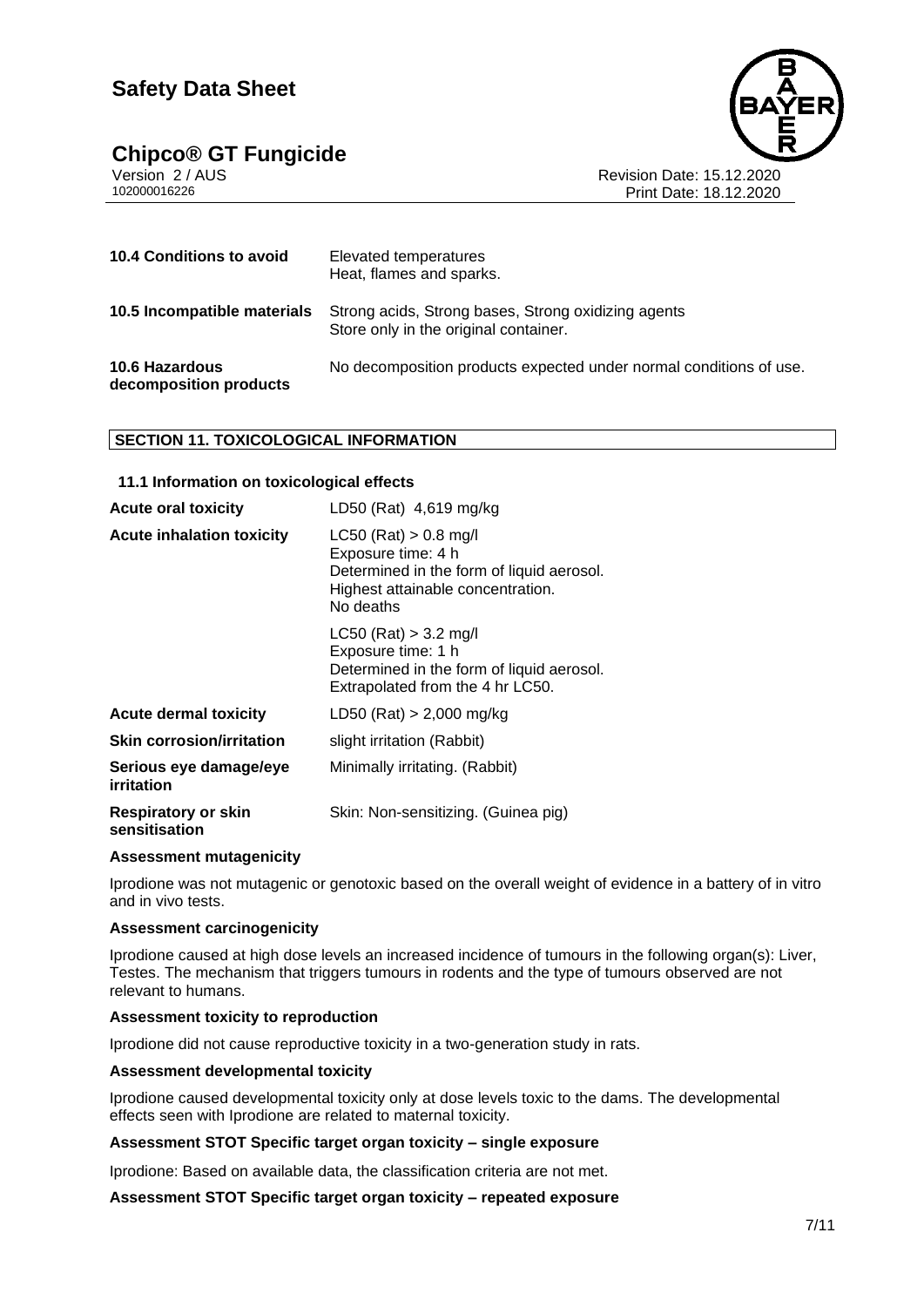# **Chipco® GT Fungicide**<br>Version 2/AUS



Version 2 / AUS Revision Date: 15.12.2020 Print Date: 18.12.2020

Iprodione caused specific target organ toxicity in experimental animal studies in rats in the following organ(s): Adrenal gland.

#### **Aspiration hazard**

May be fatal if swallowed and enters airways.

#### **Information on likely routes of exposure**

May cause irritation of the mucous membranes. Low acute dermal toxicity., Avoid contact with skin. May cause eye irritation. Ingestion of large amounts may be harmful (see Signs and Symptoms).

# **Early onset symptoms related to exposure**

Refer to Section 4

#### **Delayed health effects from exposure** Refer to Section 11

#### **Exposure levels and health effects** Refer to Section 4

**Interactive effects** Not known

# **When specific chemical data is not available** Not applicable

#### **Mixture of chemicals** Refer to Section 2.1

## **Further information**

Acute toxicity studies have been bridged from a similar formulation(s).

## **SECTION 12. ECOLOGICAL INFORMATION**

| <b>12.1 Toxicity</b>                        |                                                                                                                                                  |
|---------------------------------------------|--------------------------------------------------------------------------------------------------------------------------------------------------|
| <b>Toxicity to fish</b>                     | LC50 (Oncorhynchus mykiss (rainbow trout)) 4.1 mg/l<br>Exposure time: 96 h<br>The value mentioned relates to the active ingredient iprodione.    |
| <b>Toxicity to aquatic</b><br>invertebrates | EC50 (Daphnia magna (Water flea)) 0.25 mg/l<br>Exposure time: 48 h<br>The value mentioned relates to the active ingredient iprodione.            |
| <b>Toxicity to aquatic plants</b>           | IC50 (Desmodesmus subspicatus (green algae)) 15.3 mg/l<br>Exposure time: 72 h<br>The value mentioned relates to the active ingredient iprodione. |
| 12.2 Persistence and degradability          |                                                                                                                                                  |
| <b>Biodegradability</b>                     | Iprodione:<br>Not rapidly biodegradable                                                                                                          |
| Koc                                         | Iprodione: Koc: 202 - 543                                                                                                                        |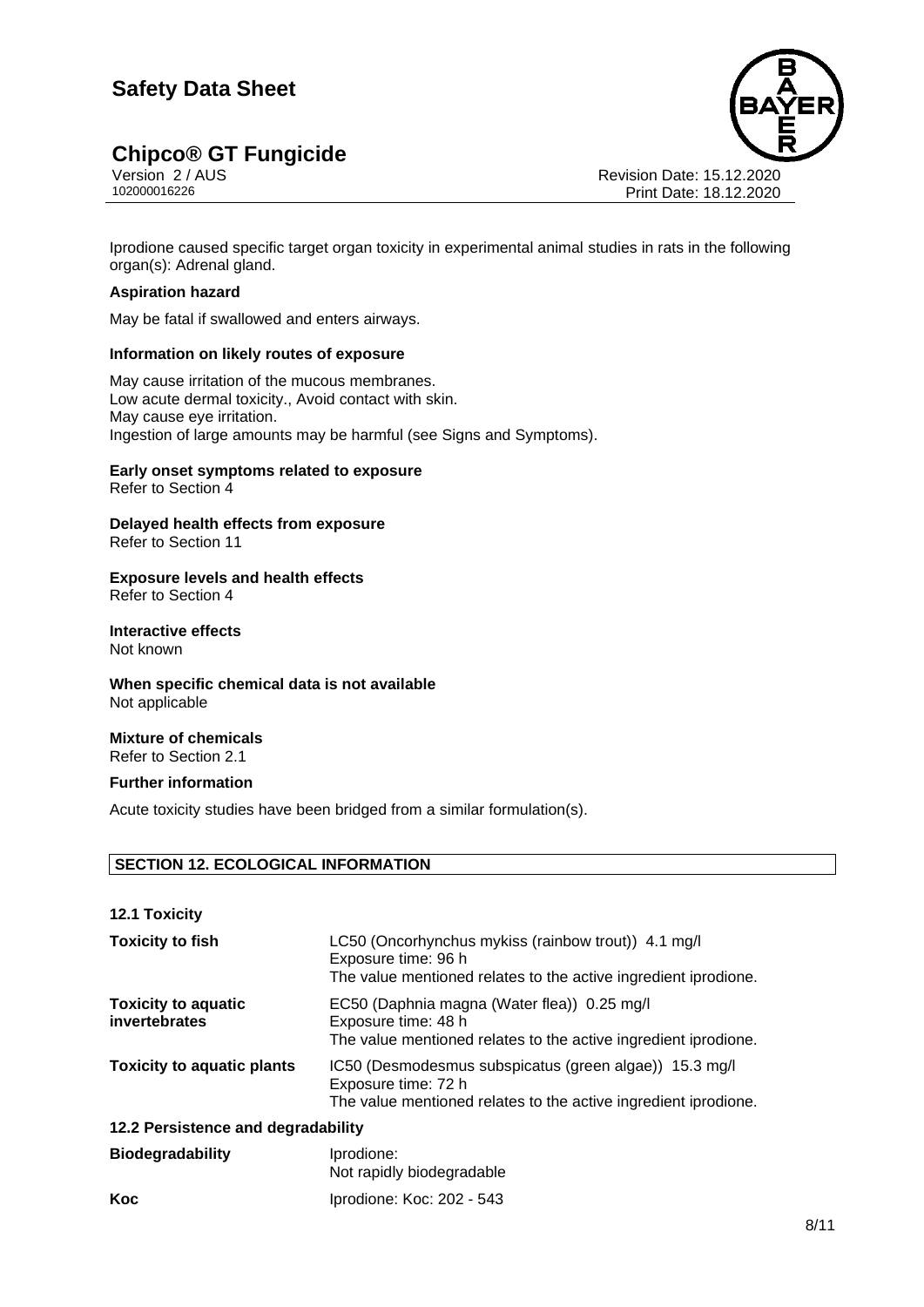# **Chipco® GT Fungicide**<br>Version 2/AUS



Version 2 / AUS Revision Date: 15.12.2020 Print Date: 18.12.2020

| 12.3 Bioaccumulative potential              |                                                                        |
|---------------------------------------------|------------------------------------------------------------------------|
| <b>Bioaccumulation</b>                      | Iprodione: Bioconcentration factor (BCF) 70<br>Does not bioaccumulate. |
| 12.4 Mobility in soil                       |                                                                        |
| <b>Mobility in soil</b>                     | Iprodione: Moderately mobile in soils                                  |
| 12.5 Other adverse effects                  |                                                                        |
| <b>Additional ecological</b><br>information | No further ecological information is available.                        |
|                                             | No other effects to be mentioned.                                      |

# **SECTION 13. DISPOSAL CONSIDERATIONS**

Triple-rinse containers before disposal. Add rinsings to spray tank. Do not dispose of undiluted chemicals on site. If recycling, replace cap and return clean containers to recycler or designated collection point. If not recycling, break, crush, or puncture and deliver empty packaging to an approved waste management facility. If an approved waste management facility is not available, bury the empty packaging 500 mm below the surface in a disposal pit specifically marked and set up for this purpose, clear of waterways, desirable vegetation and tree roots, in compliance with relevant Local, State or Territory government regulations. Do not burn empty containers or product.

## **SECTION 14. TRANSPORT INFORMATION**

#### **ADG**

| UN number                  | 3082                                         |
|----------------------------|----------------------------------------------|
| Transport hazard class(es) | 9                                            |
| <b>Subsidiary Risk</b>     | None                                         |
| Packaging group            | Ш                                            |
| Description of the goods   | ENVIRONMENTALLY HAZARDOUS SUBSTANCE, LIQUID, |
|                            | N.O.S.                                       |
|                            | (IPRODIONE SOLUTION)                         |
| Hazchem Code               | $\cdot 37$                                   |

AU01: Environmentally Hazardous Substances meeting the descriptions of UN 3077 or UN 3082 are not subject to this Code when transported by road or rail in; a) packagings that do not incorporate a receptacle exceeding 500 kg(L); or

b) **IBCs** 

#### **IMDG**

| UN number                  | 3082                                                                           |
|----------------------------|--------------------------------------------------------------------------------|
| Transport hazard class(es) | 9                                                                              |
| <b>Subsidiary Risk</b>     | None                                                                           |
| Packaging group            | Ш                                                                              |
| Marine pollutant           | YES                                                                            |
| Description of the goods   | ENVIRONMENTALLY HAZARDOUS SUBSTANCE, LIQUID,<br>N.O.S.<br>(IPRODIONE SOLUTION) |

#### **IATA**

| UN number | 3082 |
|-----------|------|
|-----------|------|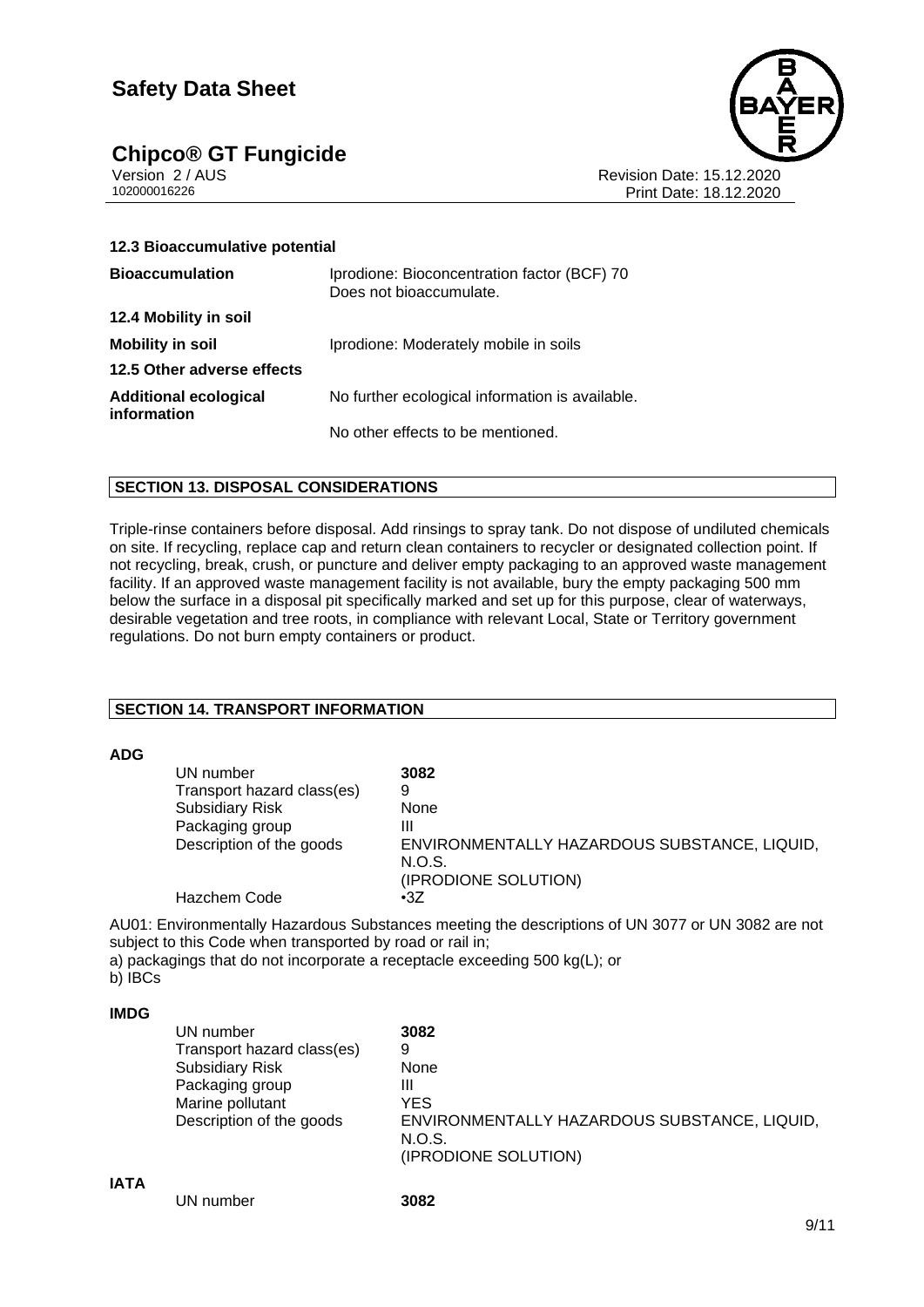# **Chipco® GT Fungicide**<br>Version 2/AUS

Version 2 / AUS Revision Date: 15.12.2020 Print Date: 18.12.2020

Transport hazard class(es) 9 Subsidiary Risk None Packaging group III Environm. Hazardous Mark YES

Description of the goods ENVIRONMENTALLY HAZARDOUS SUBSTANCE, LIQUID, N.O.S. (IPRODIONE SOLUTION )

# **SECTION 15. REGULATORY INFORMATION**

Registered according to the Agricultural and Veterinary Chemicals Code Act 1994 Australian Pesticides and Veterinary Medicines Authority approval number: 50954

## **SUSMP classification (Poison Schedule)**

Schedule 5 (Standard for the Uniform Scheduling of Medicines and Poisons)

# **SECTION 16. OTHER INFORMATION**

**Trademark information** Chipco® is a Registered Trademark of the Bayer Group.

## **Abbreviations and acronyms**

| <b>ADN</b>     | European Agreement concerning the International Carriage of Dangerous Goods by<br><b>Inland Waterways</b> |
|----------------|-----------------------------------------------------------------------------------------------------------|
| ADR.           | European Agreement concerning the International Carriage of Dangerous Goods by<br>Road                    |
| <b>ATE</b>     | Acute toxicity estimate                                                                                   |
| AU OEL         | Australia. OELs. (Adopted National Exposure Standards for Atmospheric                                     |
|                | Contaminants in the Occupational Environment)                                                             |
| CAS-Nr.        | <b>Chemical Abstracts Service number</b>                                                                  |
| <b>CEILING</b> | Ceiling Limit Value                                                                                       |
| Conc.          | Concentration                                                                                             |
| EC-No.         | European community number                                                                                 |
| <b>ECx</b>     | Effective concentration to x %                                                                            |
| <b>EINECS</b>  | European inventory of existing commercial substances                                                      |
| <b>ELINCS</b>  | European list of notified chemical substances                                                             |
| EN             | European Standard                                                                                         |
| EU             | European Union                                                                                            |
| IATA           | International Air Transport Association                                                                   |
| <b>IBC</b>     | International Code for the Construction and Equipment of Ships Carrying Dangerous                         |
|                | Chemicals in Bulk (IBC Code)                                                                              |
| ICx            | Inhibition concentration to x %                                                                           |
| <b>IMDG</b>    | <b>International Maritime Dangerous Goods</b>                                                             |
| LCx            | Lethal concentration to x %                                                                               |
| <b>LDx</b>     | Lethal dose to $\times$ %                                                                                 |
| LOEC/LOEL      | Lowest observed effect concentration/level                                                                |
| <b>MARPOL</b>  | MARPOL: International Convention for the prevention of marine pollution from ships                        |
| N.O.S.         | Not otherwise specified                                                                                   |
| NOEC/NOEL      | No observed effect concentration/level                                                                    |
| OECD           | Organization for Economic Co-operation and Development                                                    |